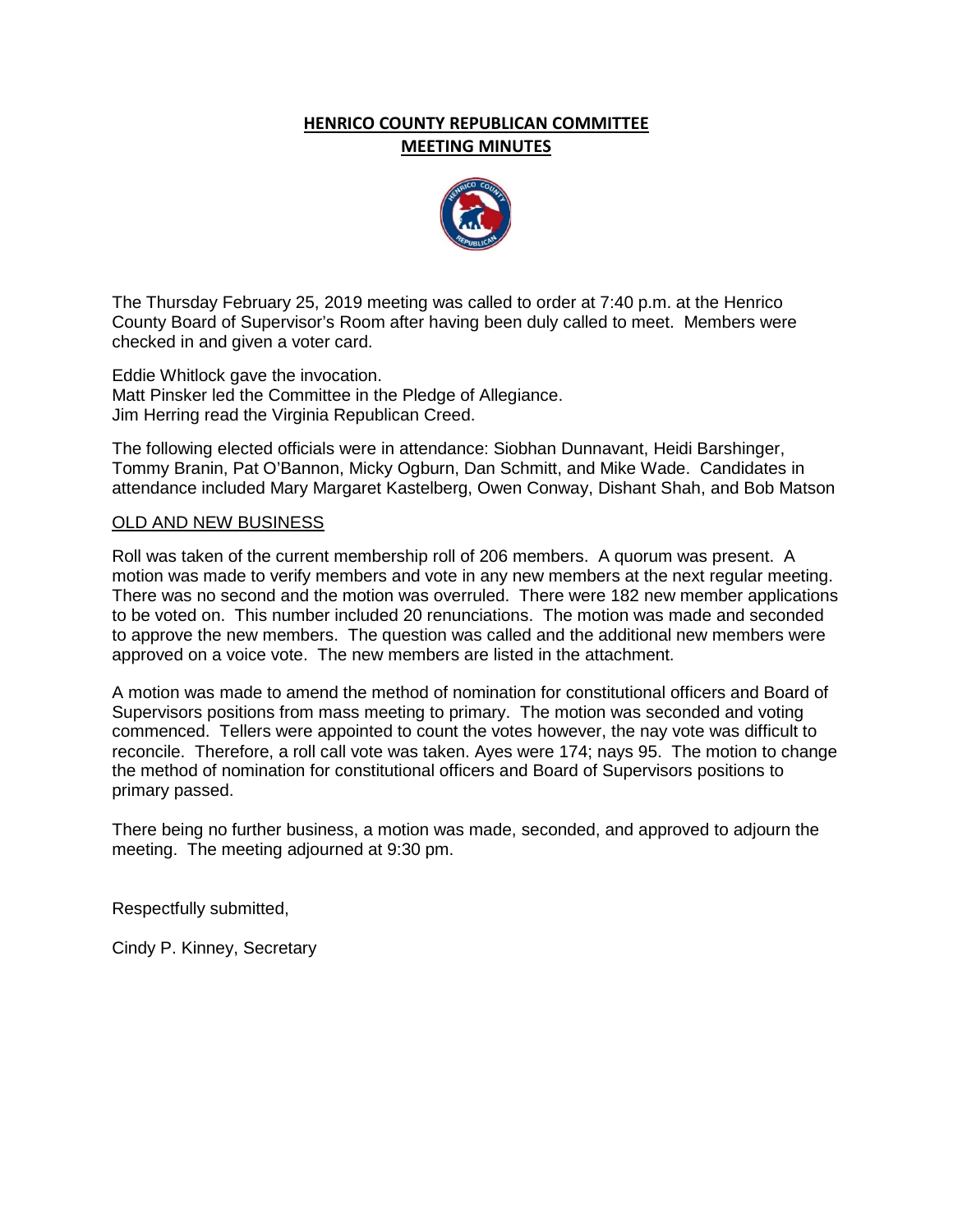## **Members Voted in at 2/25/19 Meeting**

Lok Aggarwal Jatin Joshi Mital Patel Steven Cogbill Archer<br>(Adair)

Surya Dhakar Krishna Mudigonda Robert Smith

Ankit Amin Rohit Joshi Nitin Patel Devika Amin Narayana Kamujula Prabha Patel Kirtikumar Amin Sushama Kelkar Prakash Patel Abhishek Asthana Vinayak Kelkar Reshaben Patel Shalley Asthana Jay Kelley Rita Patel Jayadheer Baddam Thomas Kelley Shetal Patel Victoria Baka Jahnavi Kharidia Utkala Patel Seshikanth Bandlapalli Sanjay Kharidia Cindy Patterson Nadira Berry Geetanjali Kidambi Debbie Peaks Walter Berry **Rangan Krishnamurthy** Puneet Puri Neha Bhimjiani Sandhya Kucherlapati Ratha Ramasamy Kapil Bhura Awadhesh Kumar Ramesh Ravella Alok Bothra Deepak Kumar Ramesh Reddy David Botkins Divesh Kumar Praveen Regonda Karla Boughey Manjula Kundavaram E. Janet Riddick Ritesh Brahmbhatt Arman Latif Nicole Riley Karen Branin Rajwinder Latif Prabhakar Rings Joseph Calveric Frances Lavecchia Uma Rings Vinaykumar Cataram William Lavecchia Stephen Robinson Aekta Chawla James Leigh Catherine Rolfe Gaurav Chawla Linda Leigh Donna Saunders Probodh Chiplunkar Christopher Lloyd Anita Sawhney Simran Chiplunkar Surabhi Makhija Shalini Saxena Atul Chowdhory Vineet Makhita Kurt Schnabel Linwood Cobb Narayana Mara Theresa Schnabel Ashley Cogbill Robert Marshall Bhupendra Shah Seth Cogbill Christopher McCook Harshida Shah McGiffin Kalpanaben Shah Connie Daniels Linda Medley Naishad Shah Kiran Darla Divam Mehta Pratiksha Shah Darryl (DJ) Davis Jainy Mehta Rachit Shah Virginia Deasy Nirav Mehta Rakesh Shah Dahayabhai Desai Seema Mittal Vasudevan Shanmugam Kantaben Desai David Monticelli Rick Sharma Anjali Deshpande Terry Moore Bijender Singh Aditya Dhakar Ajay Mozar Jaswinder Singh Alka Dhakar Sweety Mozar Rajendra Singh

Nilesh Bhandare Rajan Kucherlapati Murali Ramachandran